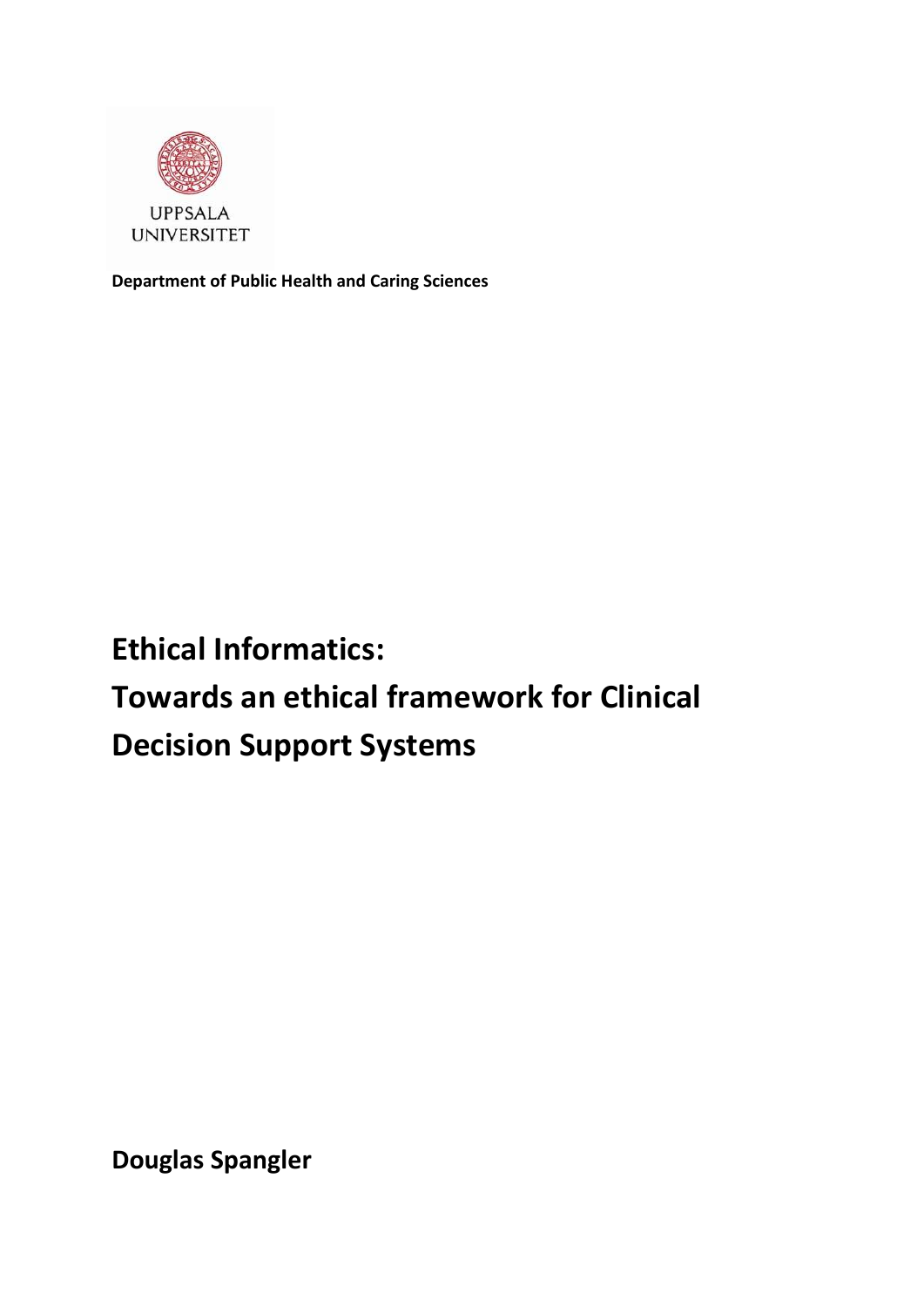#### **Abstract**

Clinical Decision Support Systems (CDSS) can be used to predict patient outcomes, identify likely diagnoses and allocate healthcare resources. The literature investigating the ethical aspects of rule-based CDSS has identified issues relating to standards of care, the appropriate use and users of such systems, and their impact on patient-provider relationships. This paper extends this discussion to machine-learning based systems with particular attention given to their effects on distributive justice. Frameworks for examining these issues based on consequentialist, procedural and deontologoical normative theories of justice are proposed and discussed.

### **Introduction**

Clinical Decision Support Systems (CDSS) are increasingly common in the practice of modern medicine. Such medical informatics systems are used to diagnose patients, detect medical errors, and appropriately allocate scarce resources, and CDSS have been found to improve practitioner performance in a wide range of applications (1). As such systems continue to impact human decision making, their effect on not only individual patient care, but also on the principles which the healthcare system strives uphold must be considered. The ethical issues arising from the use of CDSS have been investigated previously. The literature on these issues hes been characterized by Goodman as relating broadly to standards of care, the appropriate use and users of such systems, and their impact on patient-provider relationships. (2)

A key feature of most CDSS today is the use of formal empirical evidence in creating the rules used to predict outcomes or recommend interventions. The rise of deep learning algorithms to classify and interpret data holds both great promise and significant risks. IBMs Watson system for instance is already in use to identify likely diagnoses based on electronic health records (3). The reasoning used by this class of algorithms is difficult or impossible to interpret, and they are not immune to bias. A similar system used to evaluate the recidivism risk of parolees in Florida was, for instance, found to misclassify black defendants as "high-risk" at nearly twice the rate of their white counterparts (4). While most foreseeable CDSS applications of this technology involve the use of algorithms which are able to be externally understood and interpreted, this may not continue to be the case.

The widespread use of such sophisticated CDSS is in the mid- to long-term is indeed a likely scenario, and it would be desirable to begin developing methods for externally evaluating the ethical aspects of these systems. It is not a given that these systems will be free of bias, and important public health factors must be taken into account to ensure the continued development of a just healthcare system. The ethical development of increasingly advanced CDSS may require the explicit enumeration of the values which we desire to uphold, in a manner which can be used to constrain and direct the application of machine learning algorithms. There exist several normative theories of justice which may be applied to suggest methods for analyzing this difficult problem. Beauchamp and Childress (5) describe three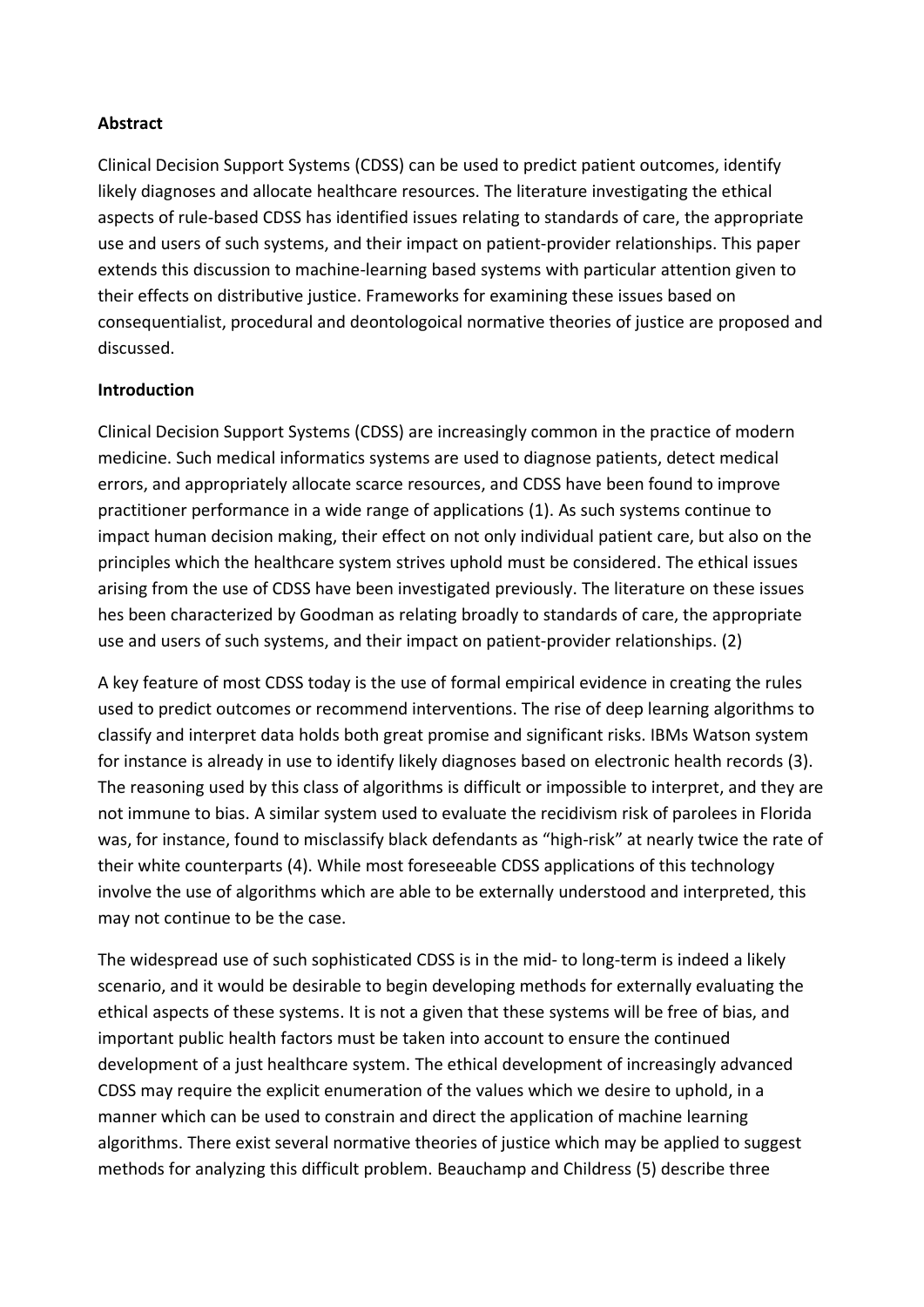important fields of thought which will be considered here, including the consequentialist, procedural and deontological approaches to characterizing justice. Each of these frameworks will be applied to propose methods for analyzing CDSS and ensuring their use results in an ethical and just distribution of healthcare.

## **Purpose**

This paper will review the ethical issues relating to CDSS presented by Goodman and investigate the implications of advances in the field of medical informatics. These ethical questions have been examined in the literature with regards to current-generation CDSS, but little formal literature exists in regards to the ethical problems arising from the use of deep learning algorithms whose decision making processes are difficult to interpret. Normative theories of justice as described by Beauchamp and Childress (2001) will be applied in search of models which might adequately guide the resolution of these issues.

### **Discussion**

Three main areas of ethical concern have arisen in regards to CDSS (2). The first of these is the effect of the system on the standard of care. That is to say, whether the system improves patient care and helps providers fulfill the responsibilities placed upon them by society. It may also be the case that such systems add some set of additional responsibilities to providers. In healthcare, providing a predetermined standard of care is closely linked to the problem of error avoidance. Such errors are defined in relation to an existing empirical construct, and these are themselves subject to revision over time as new evidence comes to light. In terms of the standard of care then, a CDSS may be considered to be ethical if it improves providers' ability to maintain adherence to a standard. Such adherence can be measured as the system's performance. For instance, a CDSS may be designed to use a validated pediatric dehydration score to recommend rehydration for specific acute gastroenteritis patients (6). The use of an evidence-based standard allows for the valid use of deviation from the system recommendation as a measurement of performance.

The implementation of systems using algorithms whose decision making processes cannot be interpreted must involve a redefinition of the standard of care. There is an inherent trade-off in model complexity and interpretability, and beyond a point, recommendations made by the system can only be characterized in terms of the outcome produced. As in the study referenced above, real-world outcomes in studies of CDSS are relatively difficult to identify (7). The risk of harm caused by lack of model interpretability is difficult to characterize as well. Goodman recommends the principle of progressive caution to encourage the development of advances in the field, while maintaining a robust base of evidence for the beneficence thereof. Using this principle, it may be that such uninterpretable underlying models must meet a higher standard of evidence based on outcomes under a wide range of circumstances before they can be broadly implemented with acceptable levels of risk.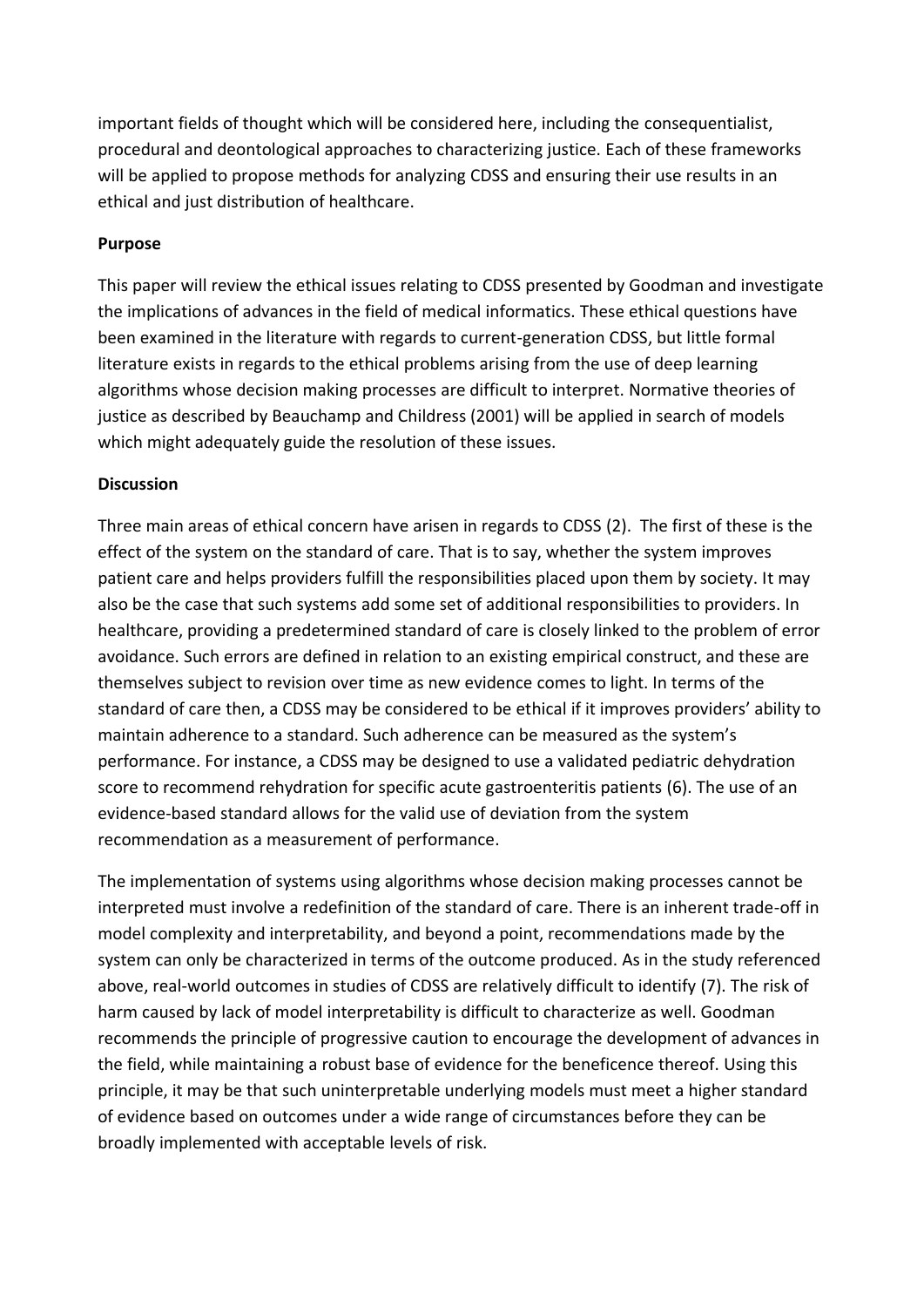The second area of concern involves the appropriate use and users of the CDSS. As with other tools in healthcare, CDSS is only effective if used in appropriate circumstances, by appropriately trained personnel for the purpose it was designed for. Goodman suggests that a control on qualifications for the use of such systems may be desirable to ensure appropriate use. Setting minimum qualifications for the use various forms of CDSS may serve not only to mitigate risks, but also to allay concerns regarding practitioner autonomy. Decisions made by rule-based CDSS are relatively simple and readily interpreted by the clinician, and can be analyzed to detect possible errors. More sophisticated models may be determined to, for instance, predict pregnancy outcomes for lupus patients with 90% accuracy (8), but if a clinician disagrees with this assessment in a clinical setting, it may be difficult to determine whether the error is hers or the algorithm's.

It is in the interaction between humans and computers where machine learning algorithms are likely to have the most short-term impact. Machine learning tools have, for instance, been effectively implemented to code medical documents (9), and perform other classification tasks peripheral to the clinical decision making process (10). Machine-learning based systems to relieve cognitive burden and improve productivity involve less risk, and are likely to precede widespread adoption of CDSS as strictly defined. While improvements in the usability of informatics systems is likely beneficial on the whole, they also involve increasing the risk of misuse of these systems by staff or patients. If not carefully designed, CDSS can cause users to overestimate the reliability and accuracy of algorithmically generated decisions.

This "Computational fallacy" contributes to Goodman's final ethical issue, that of the effect on professional relationships. Such a system must not, in Goodman's view, be allowed to unduly influence hesitant patents or undermine trust in their provider, going so far as weighing the benefits of concealing the use of these systems from patients. The risk of patients using such tools as surrogates for formal medical evaluation is considered, and is weighed against the benefits of including patients in the decision making process. In implementing deep learning algorithms designed to interface with humans, the problems of the computational fallacy are amplified. The uncertainty associated any prediction must be made clear to the user, and final decisions should be left to humans where appropriate.

In addition to the ethical issues presented by Goodman, problems relating to liability and responsibility for the appropriate use of CDSS are discussed. Goodman argues that CDSS could be conceptualized either as a service or a product, resulting in different applicable standards of liability. While services such as diagnosis by a medical doctor are held to a standard of negligence, the establishment of causality is sufficient to meet the standard of strict liability used to determine the liability of manufacturers of medical products.(11) There exists no consensus regarding the legal standing of these systems. Proponents of the "learned intermediary" doctrine hold that an adequately informed clinician may be held accountable for undetected malfunctions in a system. Another approach is to consider computer systems as agents to whom responsibility can be attributed on par with human agents. There is a need to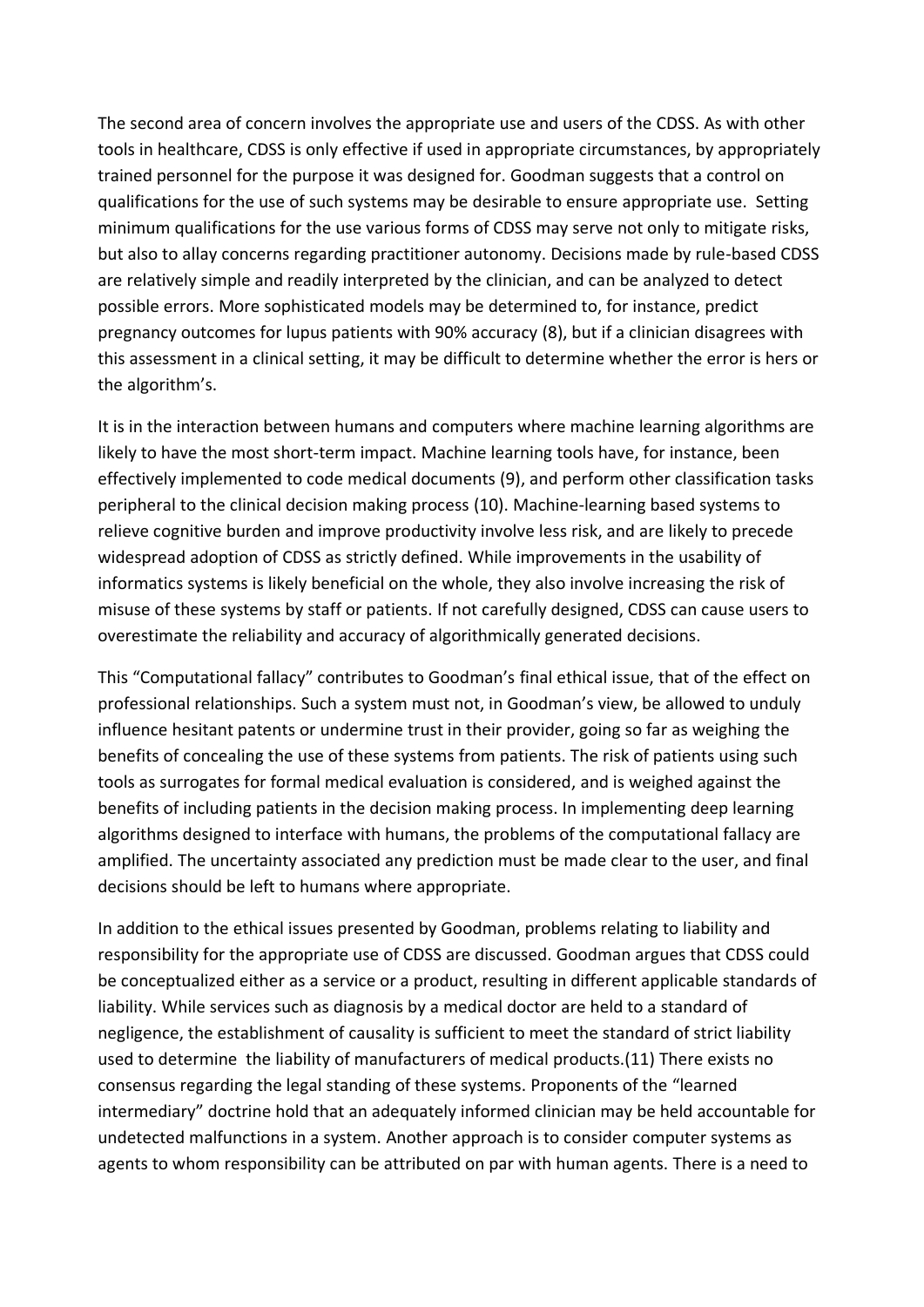develop sound regulation to clarify the position of these systems, while balancing the ability to ensure appropriate levels of accountability against the desire to encourage the continued design and implementation of beneficent CDSS.

As CDSS algorithms increase in complexity and become more similar to humans in decision making capacity, is seems increasingly reasonable to apply similar standards to human- and computer-generated decisions. While human clinicians may be queried in regards to the motivations behind their decisions, extracting this information from deep learning systems is non-trivial and typically limited to estimations of variable importance.(12) While obvious deviations from an established standard of care are detectable in post hoc review, it may be that in unclear cases, mistakes and appropriate assessments are indistinguishable. Given this difficulty of establishing negligence in individual cases, there is a special onus on these systems to establish their effectiveness and compliance with ethical standards at the aggregate level.

### **Normative theories**

Of the many potential effects of implementing machine learning algorithms of the type discussed in CDSS, the undermining of the traditional method for establishing adherence to a standard of care by demonstrating compliance with evidence-based guidelines is perhaps the most fundamental. If we cannot demonstrate that a system bases decisions on some discrete set of rules which have been shown through research to be free of bias, a framework for ensuring that these systems lead to just outcomes at the population level is necessary. Beauchamp and Childress describe a number of theories relating to distributive justice, of which three were chosen based on their applicability to the topic. A consequentialist approach to evaluating the ethics of CDSS involves a focus on maximizing outcomes. This theory of justice is the most natural to apply to allocative systems, as the process of maximizing or minimizing some specified output value is the goal of most predictive algorithms. Addressing concerns of distributive justice then involves ensuring that population-level outcomes are considered when making individual-level decisions. This would involve identifying appropriate measures of distributive equity and ensuring that properties relevant to the equity measure are available in the decision-making process. For instance, with all else being equal between two potential recipients of home nursing services, we may want a CDSS to assign the resource to the patient living in the poor, underserved neighborhood for reasons of equity. Such a scheme could however be criticized for sacrificing optimal patient care in the name of a sort of affirmative action. A reliance on outcome measures may also be challenging to implement owing to the difficulty of obtaining high-quality outcome data as discussed above.

A procedural method for ensuring the ethical use of CDSS may involve a reliance on the openness and transparency of the algorithms and data used to generate decisions. While much of the research being done in the field of artificial intelligence is performed using open-source tools and datasets, this is not consistently the case with implementations of the technology in practice. The COMPAS recidivism model has for instance been validated in terms of predictive power (13), but the core algorithms are proprietary and not available for review. It may be that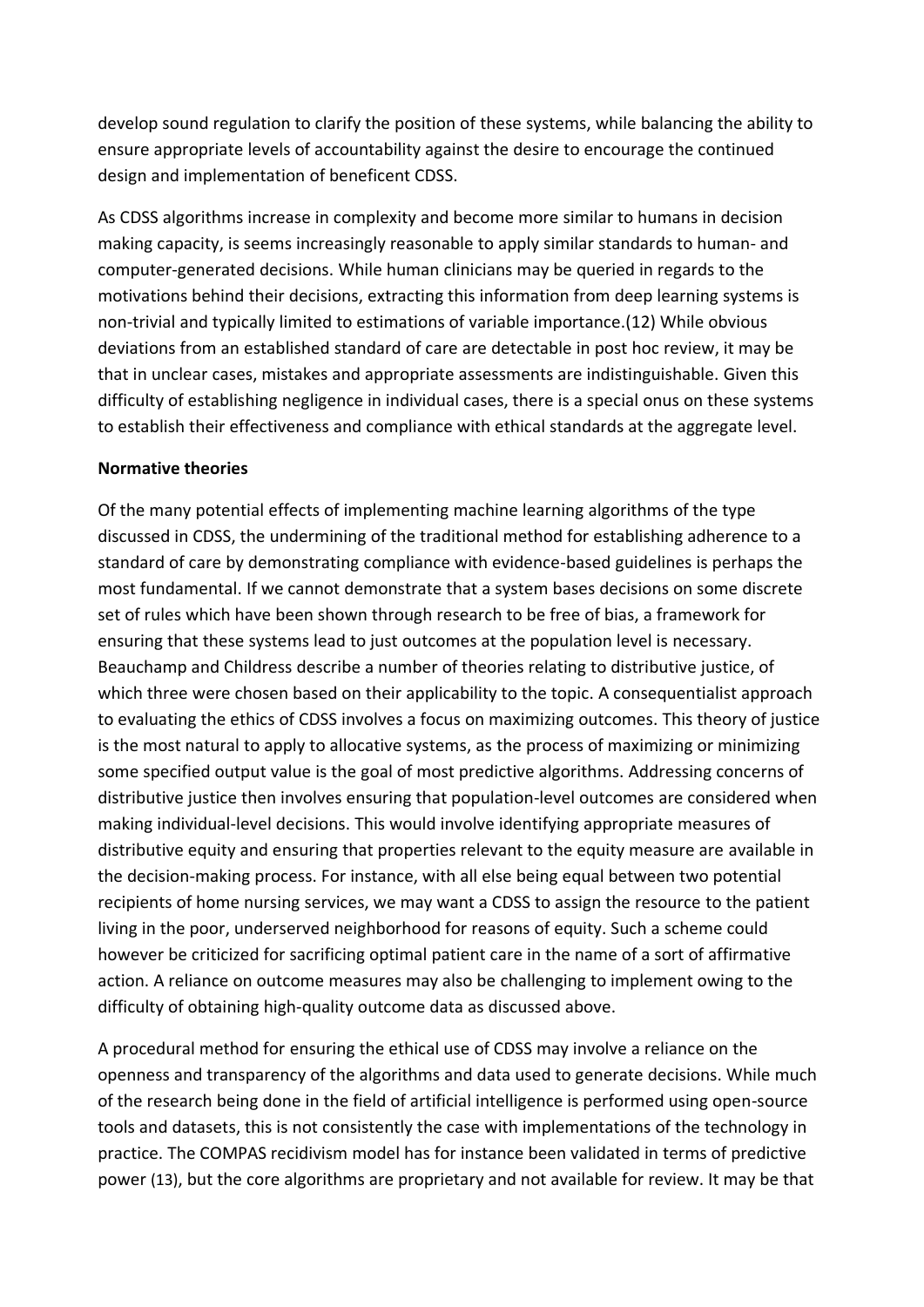the risk of bias is sufficiently great that only fully transparent, reviewable systems may be tolerated. While such an approach would not directly ensure the ethical application of CDSS, it may ensure that researchers have the tools necessary to investigate ethical questions surrounding the use of these systems. Another interpretation of the procedural approach may involve designing systems to require some form of final approval by a human in a wide range of decision-making applications.

Finally, a deontological approach may involve setting certain a priori criteria for the system based on given maxims. For instance, we may desire that a CDSS make no distinction as to race in clinical decision-making. In practice, this may be accomplished by excluding variables relating to ethnicity of the patient. While satisfying, this approach involves some difficulties. By eliminating such variables from consideration, we may be negatively impacting the standard of care provided. Ethnicity is an important predictor for disease (sickle cell anemia for instance), and bias may still occur due to correlations between the "protected" variable and other nonexcluded factors. The feasibility of implementing Kantian ethical models in machine learning systems at a deeper level remains an open question (14).

## **Conclusion**

The use of CDSS based on machine learning instead of static, evidence-based rules involves an exacerbation of the issues identified by Goodman. Standards of care must increasingly come to be defined by outcomes rather than processes. As machine learning improves the usability of CDSS for a wider audience, the problem of appropriate use and users is magnified and the computational fallacy must be negated though good system design. Goodman's framework is however insufficient to evaluate population-level issues of allocative justice. Three approaches to mitigating the risk of systemic bias are described. Ensuring that indicators of bias are included as outcomes when training machine learning algorithms may be seen to constitute a consequentialist approach. Ensuring that the data and algorithms used may be independently verified to be free of bias may satisfy the proceduralist. A deontological view of ethics involves the specification of categorical imperatives, the implementation of which may lead to unintended consequences. Each of these approaches have both merit and drawbacks, and no single approach appears to be dominant. Further consideration of the ethical aspects of machine learning based CDSS is necessary, and guidelines for evaluating the particularly difficult problem of their effect on distributive justice should be developed before the technology is presented to policymakers as a fait accompli.

# **References**

- 1. Bright TJ, Wong A, Dhurjati R, Bristow E, Bastian L, Coeytaux RR, et al. Effect of Clinical Decision-Support Systems: A Systematic Review. Ann Intern Med. 2012 Jul 3;157(1):29.
- 2. Goodman KW. Ethical and Legal Issues in Decision Support. In: Berner ES, editor. Clinical decision support systems [Internet]. Springer; 2007 [cited 2016 Dec 3]. Available from: http://link.springer.com/content/pdf/10.1007/978-0-387-38319-4.pdf